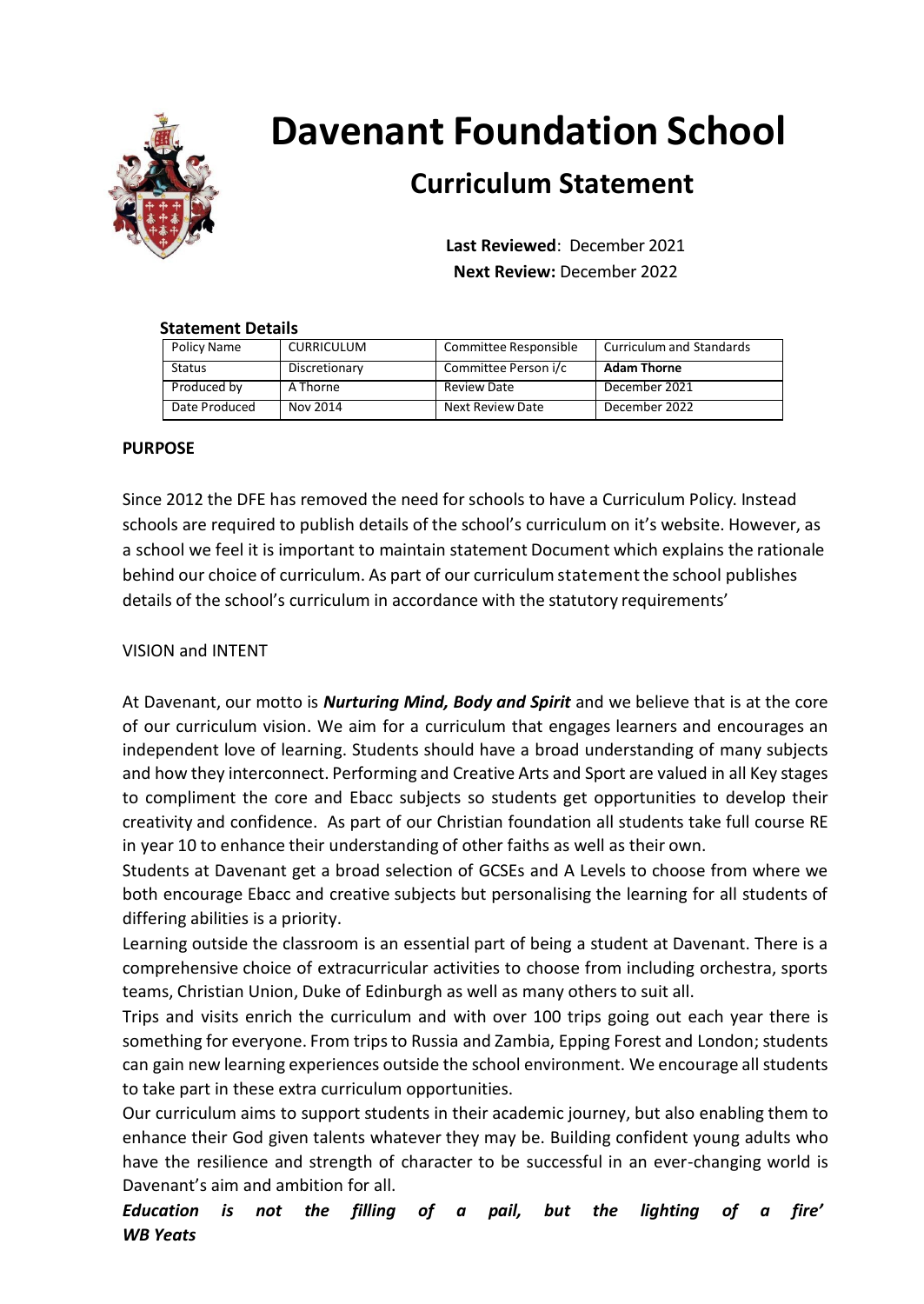# **AIMS**

The School Curriculum is balanced and broadly based, and aims to develop the whole person by nurturing "mind, body and spirit". This will be **implemented** by:

- **a)** helping students to acquire knowledge, understanding and skills and amending misconceptions
- **b)** promoting the spiritual, moral, creative, intellectual and physical development of students
- c) supporting the curriculum through an appropriate system of pastoral care
- d) providing a full range of enrichment and extra-curricular activities to assist in the development of the full potential of the individual.

## **KEY PRINCIPLES UNDERPINNING OUR CURRICULUM INTENT**

1. Students are lifelong learners

The curriculum will prepare students for:

- **a)** a rapidly changing technological world and help them to develop
- the flexibility and skills in order to cope with change and uncertainty
- **b)** a positive contribution to their immediate community
- **c)** using their leisure time positively
- **d)** becoming autonomous learners, who are self-directed and self-motivated
- **e)** being able to make informed independent choices
- **f)** responsibilities and experiences of adult life in modern Britain

#### 2) Spiritual and moral development

All learning will take place within the context of the school's Christian ethos, defined in the Ethos and Vision Statement. All subject areas Schemes of Work will make reference to opportunities for SMSC development. Wherever possible, the curriculum will promote values of tolerance and respect for those of different faiths and beliefs.

#### 3) Social development

The curriculum, extra-curricular activities and relationships within the School and between the School and the community will help to develop social skills and individual talents and interests.

#### 4) Equal opportunities (See separate policy)

- a) All students have the right to be seen, heard, treated and valued according to their own merits, free from prejudice
- b) The organisation and delivery of the curriculum will promote equal opportunities.
- c) Access to the curriculum is an entitlement for all students.
- d) There will be high expectations of all students, regardless of gender, race, social or ability groups.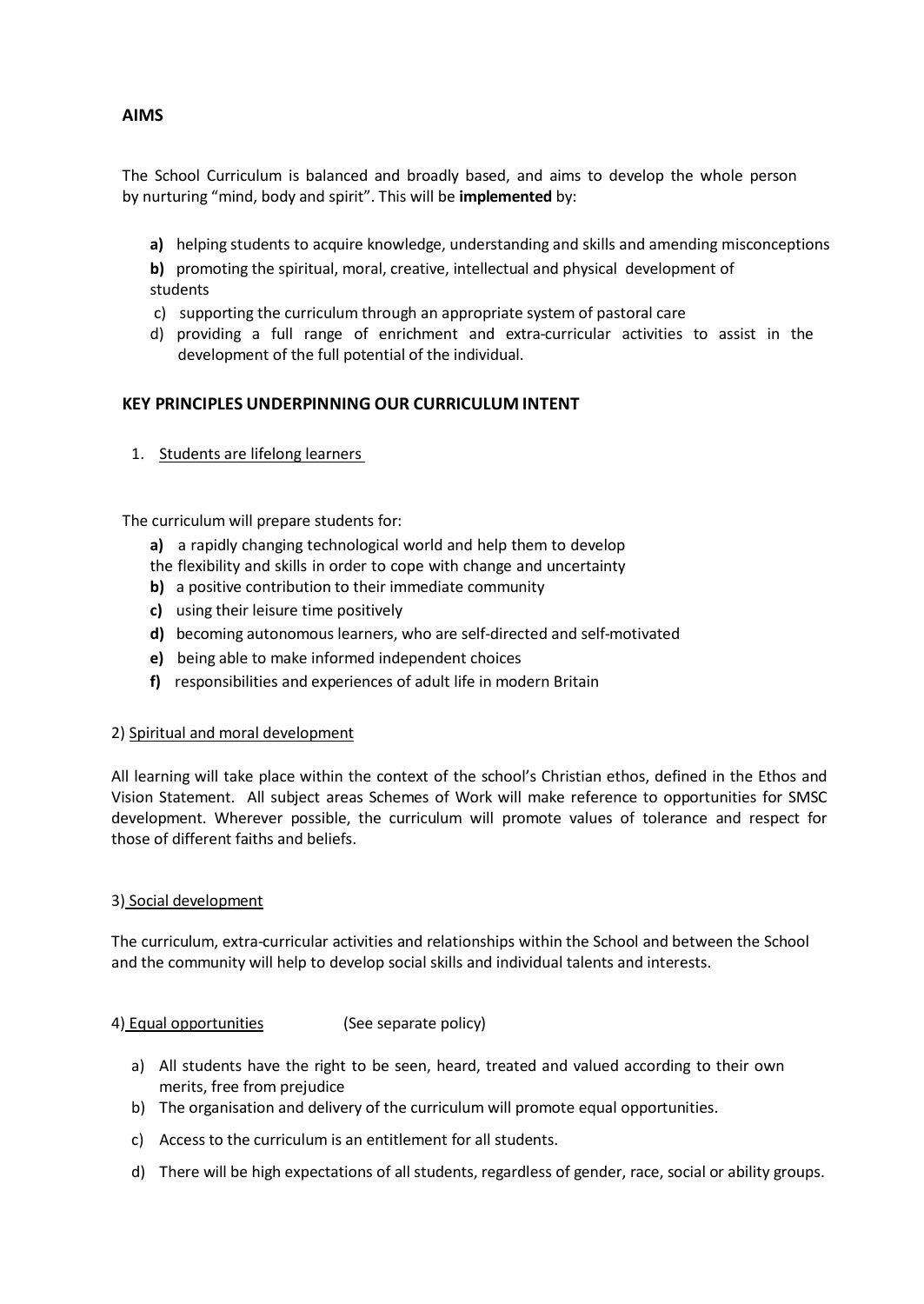#### 5) Special Educational Needs (See separate policy)

- a) Students with Special Educational Needs are entitled to access to the whole curriculum.
- b) Gifted and Talented/More Able students will have their abilities, aptitudes and skills fostered, challenged and extended. (See separate policy).

#### 6) Characteristics

- The curriculum will be planned to ensure breadth, balance, coherence, relevance and rigor across key stages.
- The curriculum will aim to develop understanding not just memorising
- It will enable progression which takes into account needs, aspirations and differing starting points of individuals.
- It will be sequenced in a way as to encourage deep understanding of key concepts and knowledge building on what has been taught before
- It will value and build on students' past experiences, knowledge and understanding, recognising the range of differences which they have.
- It will present opportunities for making choices and allow varying depths of study.
- It will be rigorous enough to challenge and encourage and thus help students to fulfil their potential and to aim for high standards.

#### **DIFFERENTIATION/Adaptive Teaching**

Curriculum planning and delivery will take into account the various methods of achieving differentiation - by resource, task, support, response and adaptive teaching.

Process will be considered as well as outcome. Activities will be matched to needs in order to motivate students and allow their full potential to be achieved.

Learner-centred and problem-solving activities will be developed. A balance between individual, group and whole class learning will be maintained.

Students will be encouraged to develop enquiring minds and the ability to question and argue rationally.

Account will be taken of prior learning and achievement.

Teachers will plan the lessons based on the recommendations of the Learning support Department.

#### **LEARNING SUPPORT**

Some lessons will be provided with learning support. This will be for the benefit of either the whole group or an individual student.

A range of teaching and learning strategies will be used to support students with special educational needs. This will include differentiation and may include differentiated pathways. Personalised targets inform and outline curriculum planning and delivery for individuals.

The School has a separate Special Educational Needs policy in line with the Code of Practice.